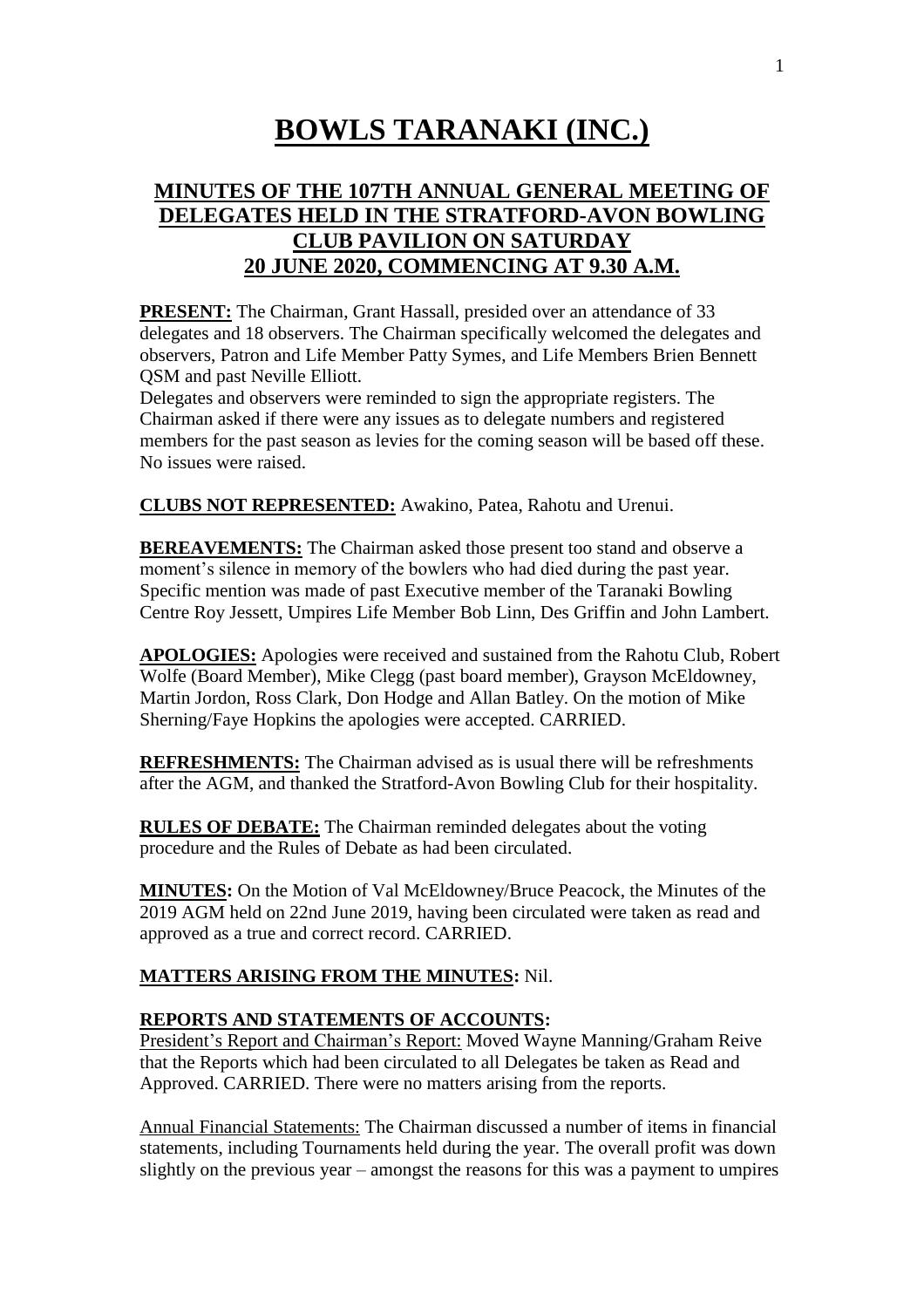for officiating at events during the season. The perception is that Bowls Taranaki make a lot of profit from the Men's Open Fours, but in fact the profit for that event was just under \$2,800.00. Although the event does not bring in a great profit, it is however a great advertisement for Taranaki Bowls, revenue generator for the clubs hosting the event, and other regional businesses. Representative costs were down this year due to the cancellation of the Intercentre Event. The surplus of \$2,400 for the year for a non-profit organisation, which Bowls Taranaki is, is a comfortable position. Further the net equity of Bowls Taranaki of approximately \$128,000 is a solid position. The Chairman asked if there were any issues on the accounts – there was no further discussion. Moved Chris Oliver/Mike Sherning that the Annual Financial Statements be adopted was put to the Meeting and was CARRIED.

**CLUB LEVIES:** The Chairman stated that there would be no increase in the club levy this year from Bowls Taranaki, this remaining at \$20+GST per player for the coming season. Last season Bowls NZ introduced a term called Limited Membership. Limited members are only permitted to play within their own club and are not permitted to play in any event run by Bowls Taranaki, a division of Bowls Taranaki or any other tournament hosted by another club. Those limited members are not levied by Bowls Taranaki. The Chairman called for any questions or discussion on the levy – no further discussion was held.

**NOTICES of MOTION and RECOMMENDATIONS:** There were no notices of motion of recommendations.

## **ELECTION OF OFFICERS FOR THE 2020/2021 SEASON:**

Patron: Mrs Patty Symes (Tower). Moved Cindy Nicoll/Steve Muller. CARRIED. President: Mr Ian Andrews (Paritutu) was re-elected unopposed. The President spoke briefly, thanking everyone for their support for past year and wishing all well for coming season

Vice President: Mr Frank Pollock (Hawera Park) was re-elected unopposed. Executive Officer: The New Executive Officer Tina Atkinson-Watt introduced by Chairman. Peter Scott, the retiring Executive Officer, was thanked by the Chairman for his efforts over the past season, and was sure that he will continue to have an involvement with Bowls Taranaki going forward.

#### **APPOINTMENTS TO THE CENTRE BOARD:**

The Chairman advised the meeting that there is a requirement for a minimum of two Board members to stand down on a two yearly cycle. This year they the two standing down by rotation were Grant Hassall and Michael Clegg. Mr Clegg did not seek reelection. The Chairman acknowledged the efforts and contribution of Mr Clegg during his time on the Board. Members present showed appreciation. An appointment panel had chosen the two new board members: Chris Commane (Opunake) and Grant Hassall (West End). The Chairman welcomed Mrs Commane to the Board and pointed out to the meeting that she had been both the Coach and Administrator of the Year for the past season.

Mrs Commane was presented with a Bowls Taranaki insignia from the President, and briefly addressed the meeting.

**FINANCIAL REVIEWER**: On the motion of Elaine Hodge/Bruce Peacock it was resolved that the financial reviewer be retained as VanBurWray Chartered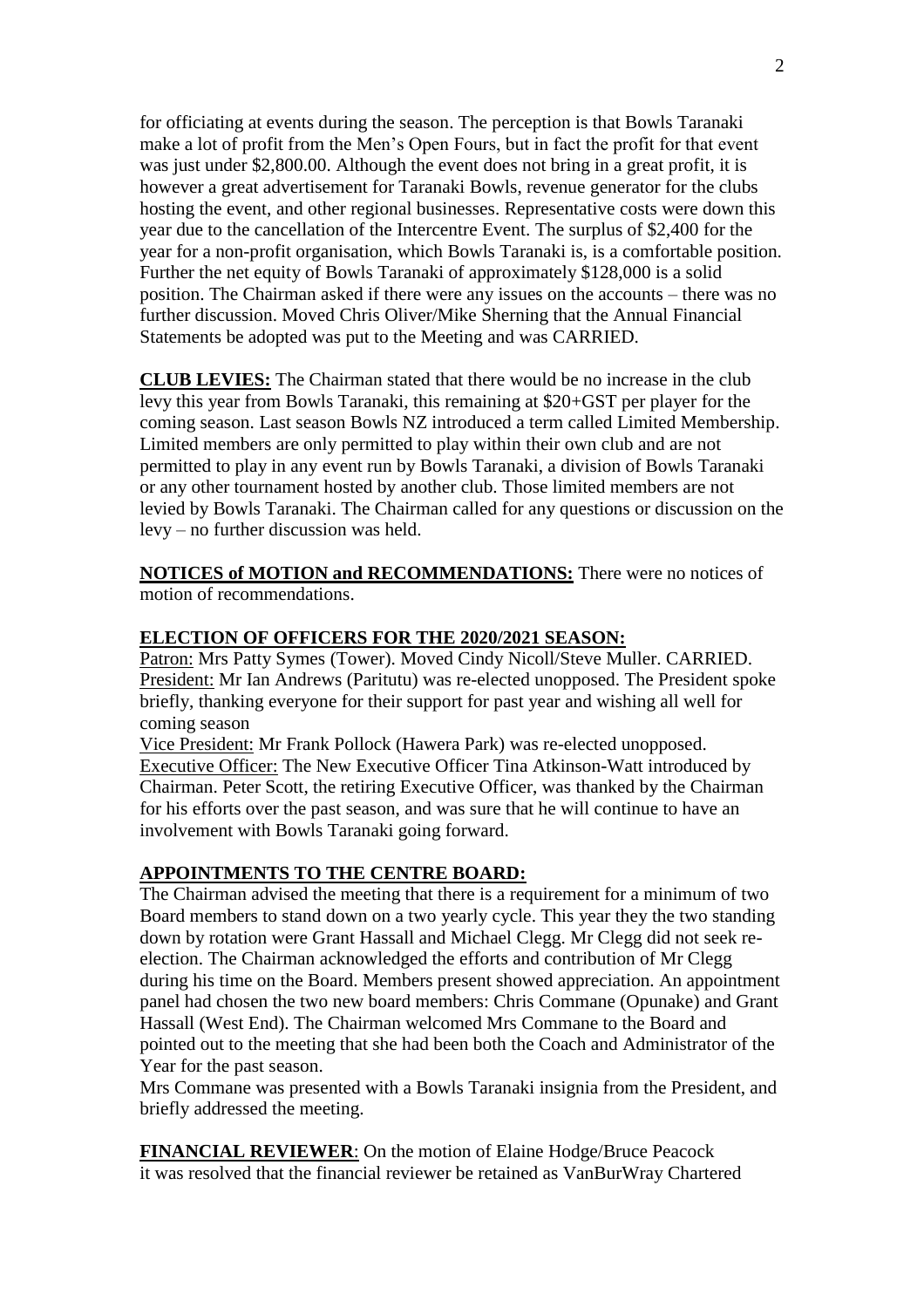Accountants for the coming season. CARRIED.

## **CENTRE TOURNAMENTS and FIXTURES - 2020-2021 PROGRAMME**:

The Chairman led a discussion on the circulated draft programme for 2020-21. The Board had decided to include in the programme the three events which were postponed through the March/April period due to Covid-19. These are the Men's Saturday Shield finals, the Paul and Sharon Spiers First Year singles and the TCM Champion-of-champions series. The latter is planned for October, in order to give clubs an opportunity to complete championships in September. Singles and Pairs are included on the Saturdays, to have a minimal effect on other events being held. The Open singles, after feedback, has been changed to January, rather than Labour Weekend.

On a show of hands, all clubs present indicated that they would compete in championof-champions.

It was then moved Wayne Manning/Mike Sherning that the Programme with the changes be adopted. CARRIED.

Steve Muller queried the change in format to Interclub this coming season. The Chairman replied that Bowls NZ now only have national playoffs for first division. The previous Board had resolved that all clubs should be entitled to compete for that title annually. Therefore, all clubs are required to enter each season. It was also pointed out that clubs are limited to only one team in division one and that the conditions of play will be determined by the entry numbers.

## **REPORTS:**

Women's selector: Vickie Kelly's report was read by the Executive Officer. (Attached as appendix A)

Men's selector: Allan Batley's report was read by the Executive Officer. (Attached as appendix B)

In relation to the report from the women's selector, the Chairman noted that the clash of the Hexagonal and the Octagonal events had been discussed at regional level. At this stage Wanganui, who host the Hexagonal, are not prepared to change the date.

Coaches: Moe Kelly read a report. (Attached as appendix C). Umpires: David Brunton read a report. (Attached as appendix D). Greenkeepers: A report had previously been received from Gary Lilley and this was read to the meeting by the Executive Officer. (Attached as appendix E).

In relation to the Greenkeepers' report, Paddy Deegan asked about apprenticeship schemes for greenkeepers. The Chairman advised that there had been some recent announcements in this space from the Government.

## **GENERAL BUSINESS:**

- a) Sponsorship: Neville Elliott advised that most sponsors had been secured for the coming season. He noted that Radius Healthcare will be doing a weekly prize presentation for the Men's Saturday Shield. The meeting showed their appreciation for Mr Elliott's efforts.
- b) Club engagement: The Chairman reminded the meeting that all Clubs have Board representatives. Their job is to assist clubs wherever there is a need and